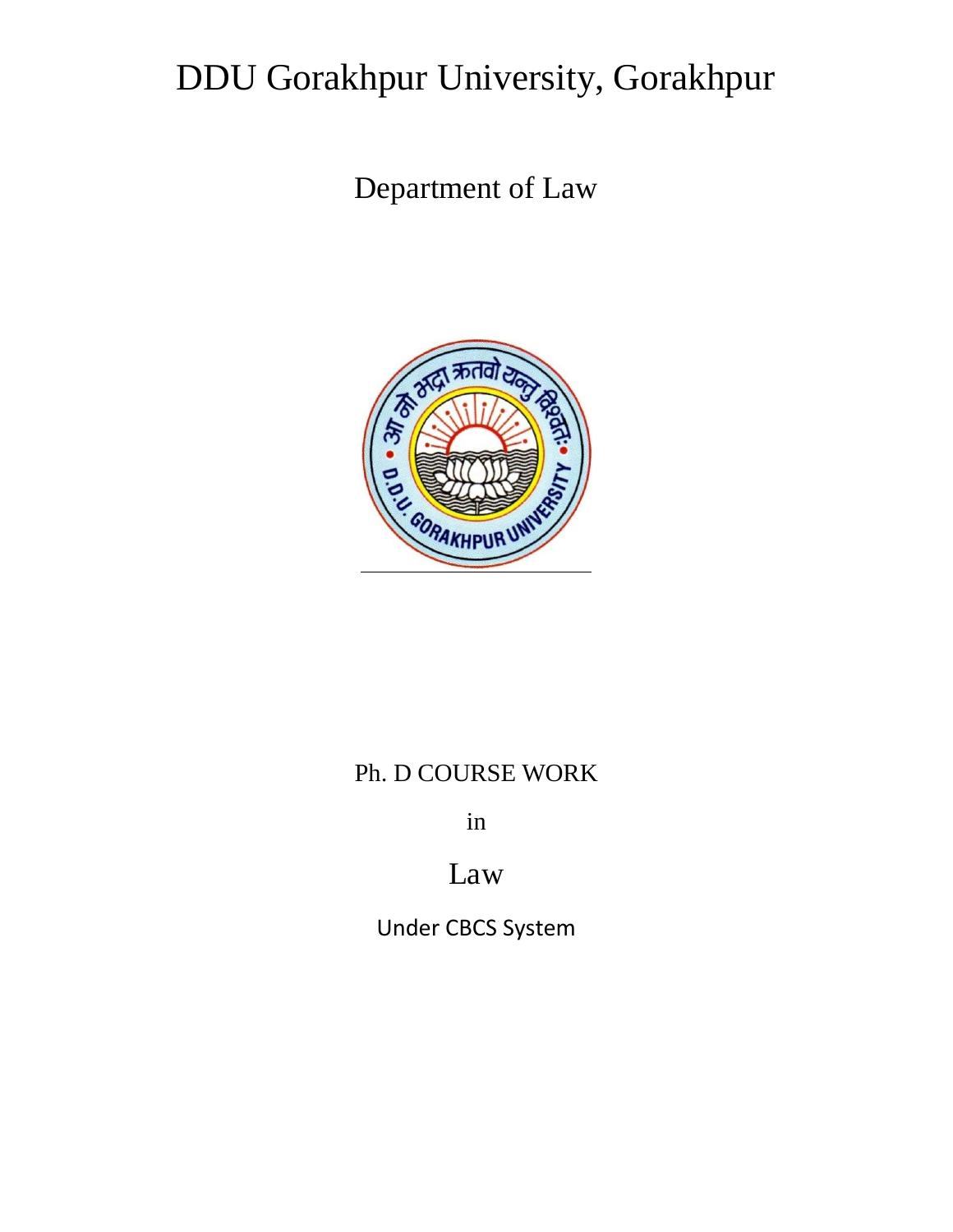# Department of Law

# DDU Gorakhpur University, Gorakhpur

# *Faculty of Law*

# *Course Work for Ph. D. Law*

Every student admitted in Law for the Ph. D. programme will be required to pass a course work of minimum 21credits. The division of this 21 credits course work is intwo categories. Category-A (9 credits) courses are *compulsory (Core Course)* for all Ph. D. students of Law. Category-B (6-credits) courses are *discipline-specific courses.* Category-C (6-credits) *courses are research theme-specific courses*.

| <b>Course</b>                                                  | Course                                                  | <b>Core Courses</b>                         | <b>Credit</b> |  |  |  |  |  |
|----------------------------------------------------------------|---------------------------------------------------------|---------------------------------------------|---------------|--|--|--|--|--|
| <b>Nature</b>                                                  | Code                                                    |                                             |               |  |  |  |  |  |
| (Compulsory Course)                                            |                                                         |                                             |               |  |  |  |  |  |
| <b>Compulsory</b>                                              | LAW 601                                                 | <b>Research Methodology</b>                 | $4 + 0$       |  |  |  |  |  |
|                                                                | LAW 602                                                 | <b>Research and Publication Ethics</b>      | $1+1$         |  |  |  |  |  |
| <b>Course</b>                                                  | LAW 603                                                 | Computer Fundamentals and IT                | $1+1$         |  |  |  |  |  |
|                                                                | LAW 604                                                 | <b>Credit Seminar</b>                       | $0+1$         |  |  |  |  |  |
|                                                                | 09 Credits                                              |                                             |               |  |  |  |  |  |
|                                                                |                                                         |                                             |               |  |  |  |  |  |
| Elective Course(Any two of the followings)                     |                                                         |                                             |               |  |  |  |  |  |
|                                                                | LAW 605                                                 | Human Right and Values in Education         | 03            |  |  |  |  |  |
| Discipline-                                                    | LAW 606                                                 | Criminology                                 | 03            |  |  |  |  |  |
| <b>Specific</b>                                                | LAW 607                                                 | <b>Constitution of India</b>                | 03            |  |  |  |  |  |
| <b>Courses</b>                                                 | <b>LAW 608</b>                                          | Jurisprudence                               | 03            |  |  |  |  |  |
|                                                                | 06 Credits                                              |                                             |               |  |  |  |  |  |
|                                                                |                                                         |                                             |               |  |  |  |  |  |
|                                                                | <b>Open Elective Course (Any two of the followings)</b> |                                             |               |  |  |  |  |  |
| <b>Research</b><br>Theme-<br><b>Specific</b><br><b>Courses</b> | LAW 609                                                 | Crimes against social and economic security | 03            |  |  |  |  |  |
|                                                                | LAW 610                                                 | Law relating to procedure and proof         | 03            |  |  |  |  |  |
|                                                                | LAW 611                                                 | International law and Human Rights          | 03            |  |  |  |  |  |
|                                                                | LAW 612                                                 | Human Rights in India                       | 03            |  |  |  |  |  |
|                                                                | LAW 613                                                 | Pollution control law in India              | 03            |  |  |  |  |  |
|                                                                | <b>LAW 614</b>                                          | Constitutionalism and constitutional<br>03  |               |  |  |  |  |  |
|                                                                |                                                         | development                                 |               |  |  |  |  |  |
|                                                                | 06 Credits                                              |                                             |               |  |  |  |  |  |
|                                                                |                                                         | Thesis                                      | Non Credit    |  |  |  |  |  |
|                                                                |                                                         | <b>Total</b>                                | 21 Credits    |  |  |  |  |  |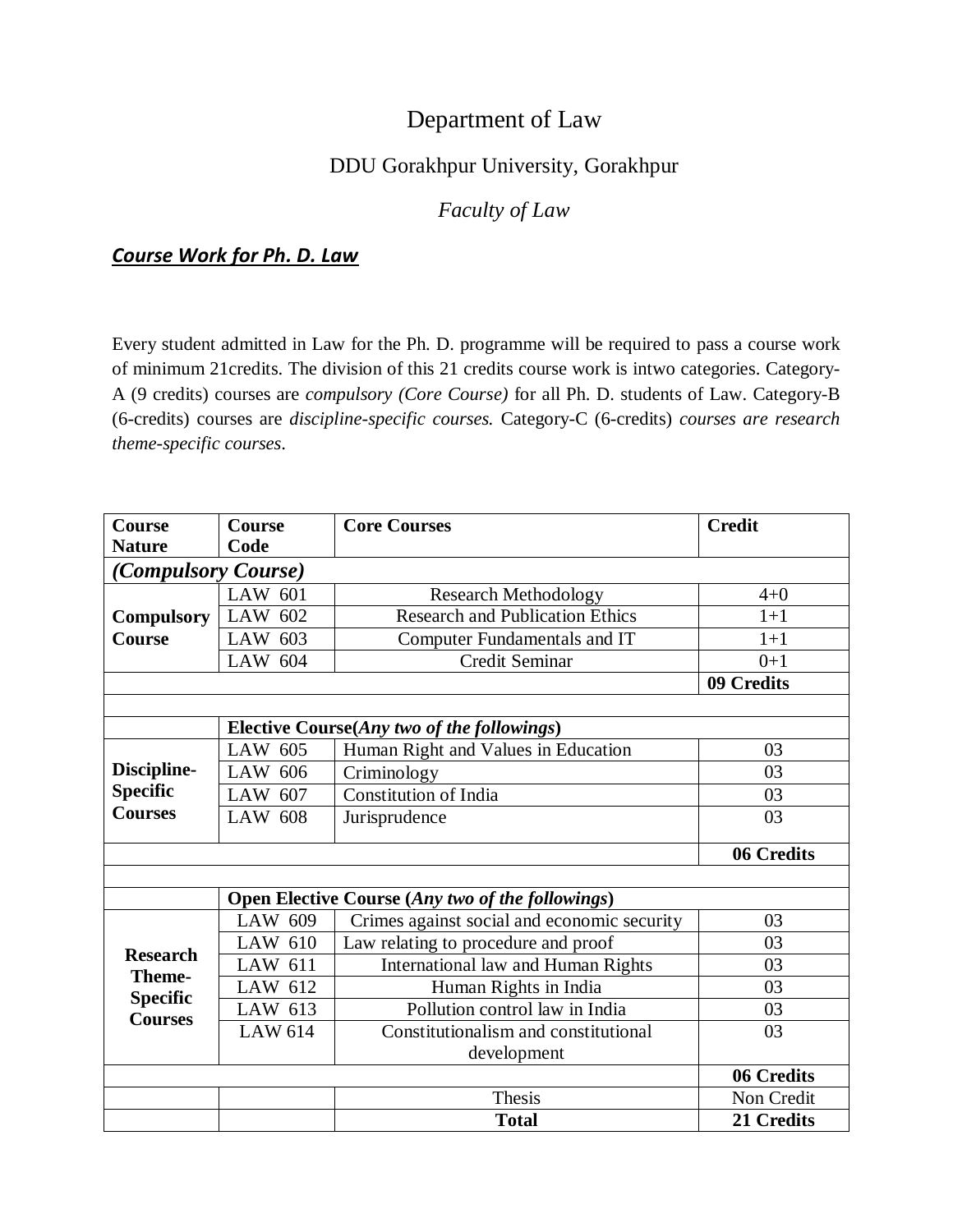The Credit System as adopted in different Indian Universities as per UGC guidelines/International Universities will be adopted. It may be as follows:

- (a) The credits shall be based on the number of credit hours per week. Normally 1 credit equals to 1 hour of teaching in theory/tutorial and 1 credit(Practical) equals to 2 hours of practical/project work in a week.
- (b) Credits shall be in whole numbers.
- (c) Credit load through semester system in CBCS form will be implemented in following ways:

For Example: If Course A carries  $4(3+1)$  credits and Course B carries  $4(2+2)$ credits, following teaching and evaluation procedure will be adopted for Course A and Course B:

#### **Course A: 4 (3+1) Credits means**

Theory: Three lectures of one hour each in a week Tutorial:One lectures of one hour each in a week or Practical: One lectures of two hour each in a week

Threetheory and one practical/tutorial will be conducted throughout the semester. The total marks will be 100 and divided into following ways for theory and practical/tutorial exams.

 $3+1$  also explains  $100 \times 3/4 = 75$  theory marks And  $100 \times 1/4 = 25$  practical marks

Theory Examination: 75 marks will be divided into 40% Mid-term and 60% Final exam as follow Mid-Term= 40% of 75= 30(Mid of semester) End-Term= 60% of 75= 45(End of semester)

Practical: 25 marks (End of semester)

#### **Course B: 4 (2+2) Credit means**

Theory: Two lectures of one hour each in a week Practical: Two lectures of two hour each in a week Two theory and two practical will be conducted throughout the semester

2+2 credits also mean Theory:  $100 \times 2/4 = 50$  marks of theory Practical: 100 x 2/4= 50 marks of practical 50 marks teaching will be divided as: Mid-Term= 40% of theory  $(50 \times 40/100) = 20$  marks End Term=  $60\%$  of theory  $(50 \times 60/100)$ = 30 marks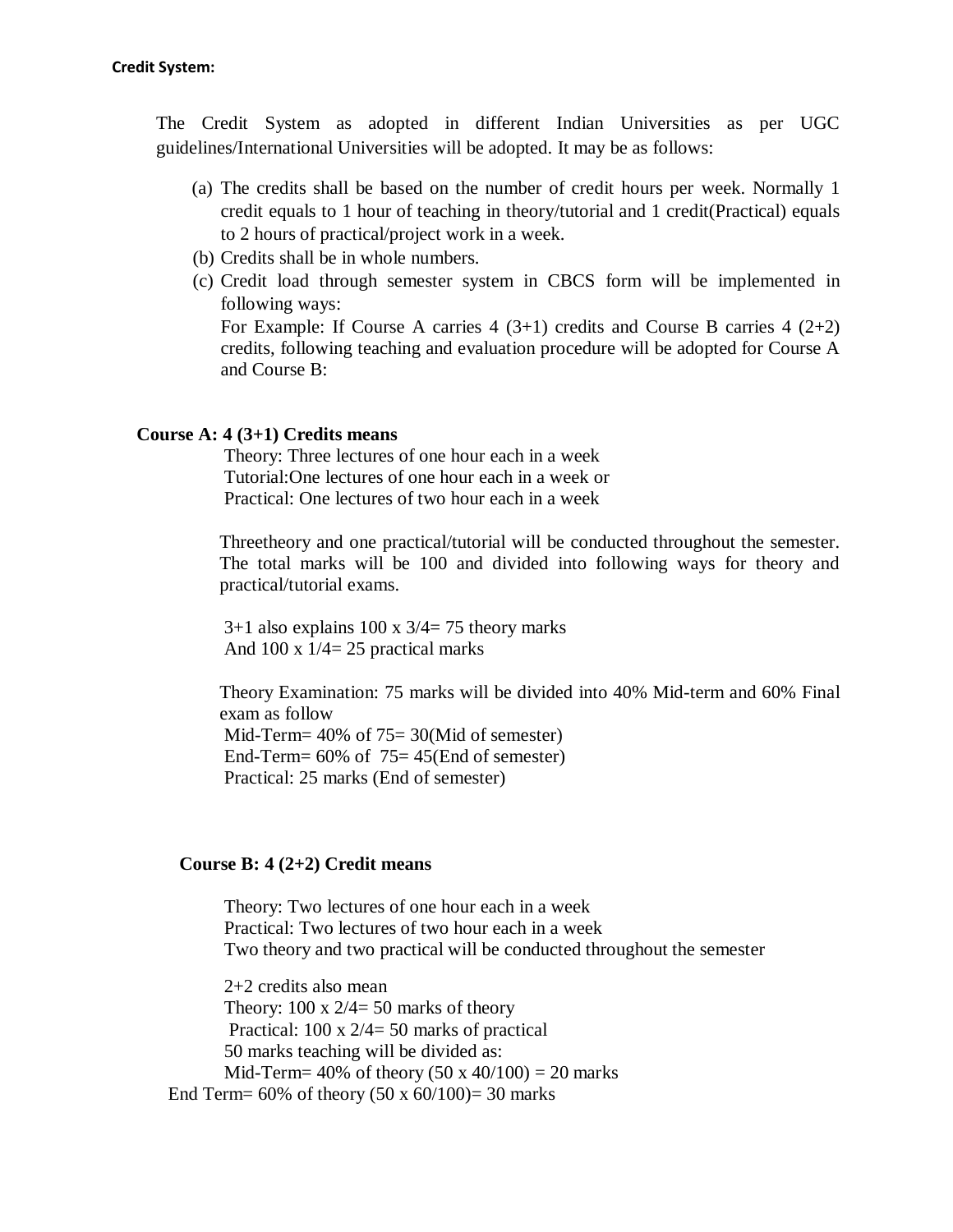**(ii) Grading System:** The grading system, as detailed hereunder in shall be applicable: **Award of Grades Based on Absolute Marks**

| <b>Marks-Range</b> | Grade | <b>Grade Point</b> |
|--------------------|-------|--------------------|
| (Out of 100)       |       |                    |
| 90-100             | ∩     | 10                 |
| 80-89              | A     | 9                  |
| 70-79              | B     | 8                  |
| 60-69              | C     | ┑                  |
| 50-59              | D     | 6                  |
| 40-49              | E     | 5                  |
| Passed with Grace  | P     | 4                  |
| $00-39$            | F     |                    |
| Absent examination |       | $\blacksquare$     |
| (Incomplete)       |       |                    |

# **Explanation:**

Letter grades **O,A,B,C,D,E and P** in a course mean that the candidate has passed that course.

**The "F" grade** denotes poor performance, i.e., failing in the course. A student has to appear at subsequent examination(s), if provided under the ordinances in all courses in which he/she obtains "F" grade, until a passing grade is obtained.

**The "I" Grade:** The "I" Grade is awarded, when a student does not appear in the examination of course/courses. This shall be treated as "F" Grade.

 **The Performance of a candidate in a semester or up to a semester shall be measured by SGPA and CGPA, details of which are given below:**

*SGPA: Semester Grade Point Average. CGPA: Cumulative Grade Point Average.*

**Computation of SGPA and CGPA**

The UGC recommends the following procedure to compute the Semester Grade Point Average (SGPA) and Cumulative Grade Point Average (CGPA):

1. The SGPA is the ratio of sum of the product of the number of credits with the grade points scored by a student in all the courses taken by a student and the sum of the number of credits of all the courses undergone by a student, i.e.

**SGPA (Si) =**  $\sum$  **(Ci x Gi) /**  $\sum$  **Ci** 

Where Ci is the number of credits of the i<sup>th</sup> course and Gi is the grade point scored by the student in the *i*<sup>th</sup> course.

2. The CGPA is also calculated in the same manner taking into account all the coyrses undergone by a student over all the semesters of a programme, i.e.

```
CGPA = \sum (Ci \times Si)/\sum Ci
```
Where Si is the SGPA of the  $i<sup>th</sup>$  semester and Ci is the total number of credits in that semester.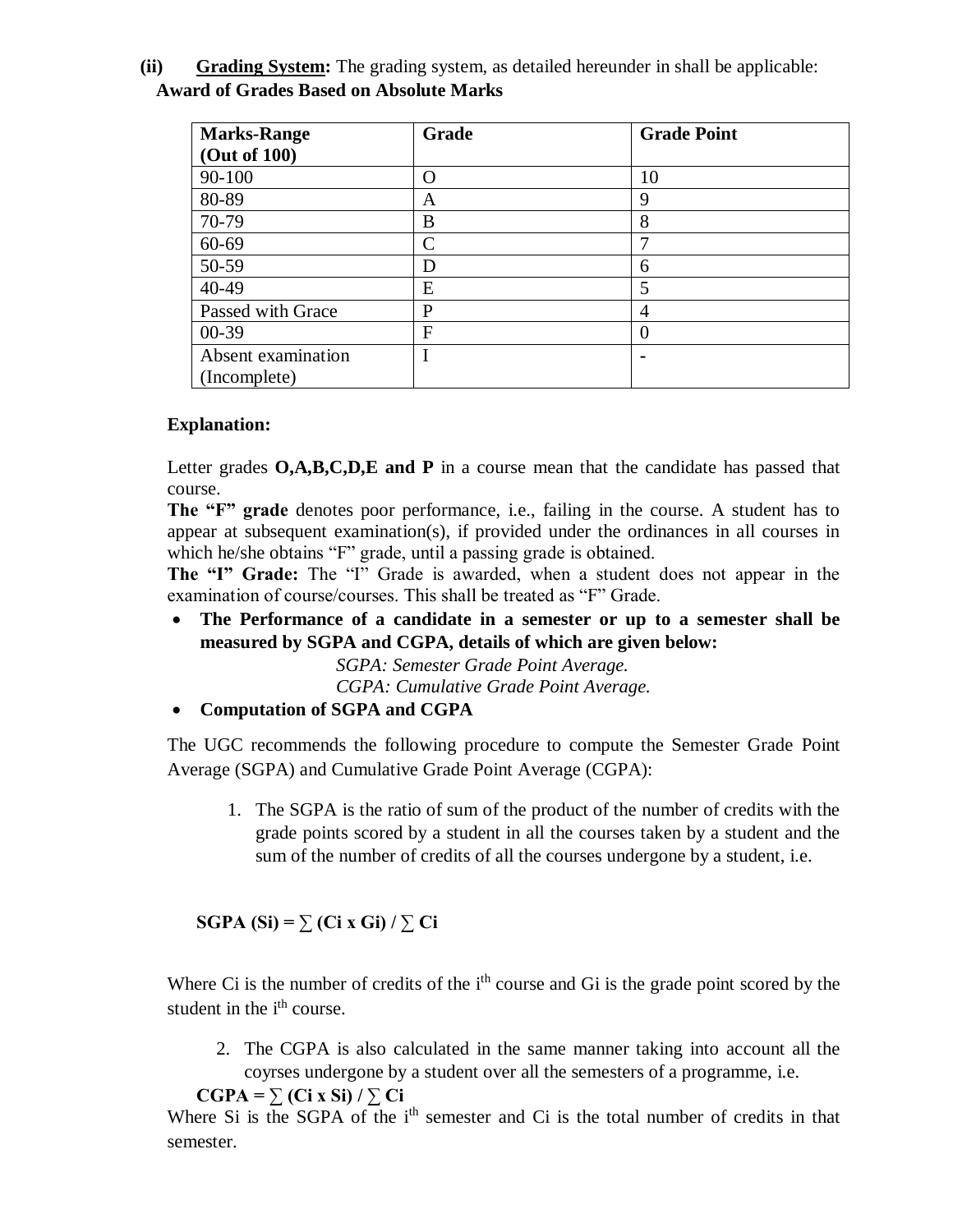3. The SGPA and CGPA shall be rounded off to 2 decimal points and reported in the transcripts.

4.

 **Illustration of Computation of SGPA and CGPA and Format for Transcripts** Computation of SGPA and CGPA

# **Illustration for SGPA**

| <b>Course</b> | <b>Credit</b>  | <b>Grade Letter</b> | <b>Grade Point</b> | <b>Credit Point (Credit</b> |
|---------------|----------------|---------------------|--------------------|-----------------------------|
|               |                |                     |                    | x Grade)                    |
| Course 1      | $\overline{4}$ | B                   | 8                  | $4 * 8 = 32$                |
| Course 2      | $\overline{2}$ | C                   |                    | $2*7 = 14$                  |
| Course 3      | $\overline{2}$ | D                   | 6                  | $2*6=12$                    |
| Course 4      |                | O                   | 10                 | $1*10=10$                   |
| Course 5      | 3              | A                   | 9                  | $3*9=27$                    |
| Course 6      | 3              | E                   | 5                  | $3*5=15$                    |
| Course 7      | 3              | B                   | 8                  | $3*8=24$                    |
| Course 8      | 3              | C                   |                    | $3*7=21$                    |
|               | 21             |                     |                    | 155                         |

**Thus, SGPA =**  $155/21 = 7.3$ 

**Illustration for CGPA**

**Because this is the course of only one semester so the CGPA is equal to SGPA**

# **Thus, CGPA = 7.3**

• To convert CGPA into percentage then Percentage= CGPA\*10 for example: from above table CGPA= 7.3 Therefore, in this case, the percentage is  $7.3*10 = 73%$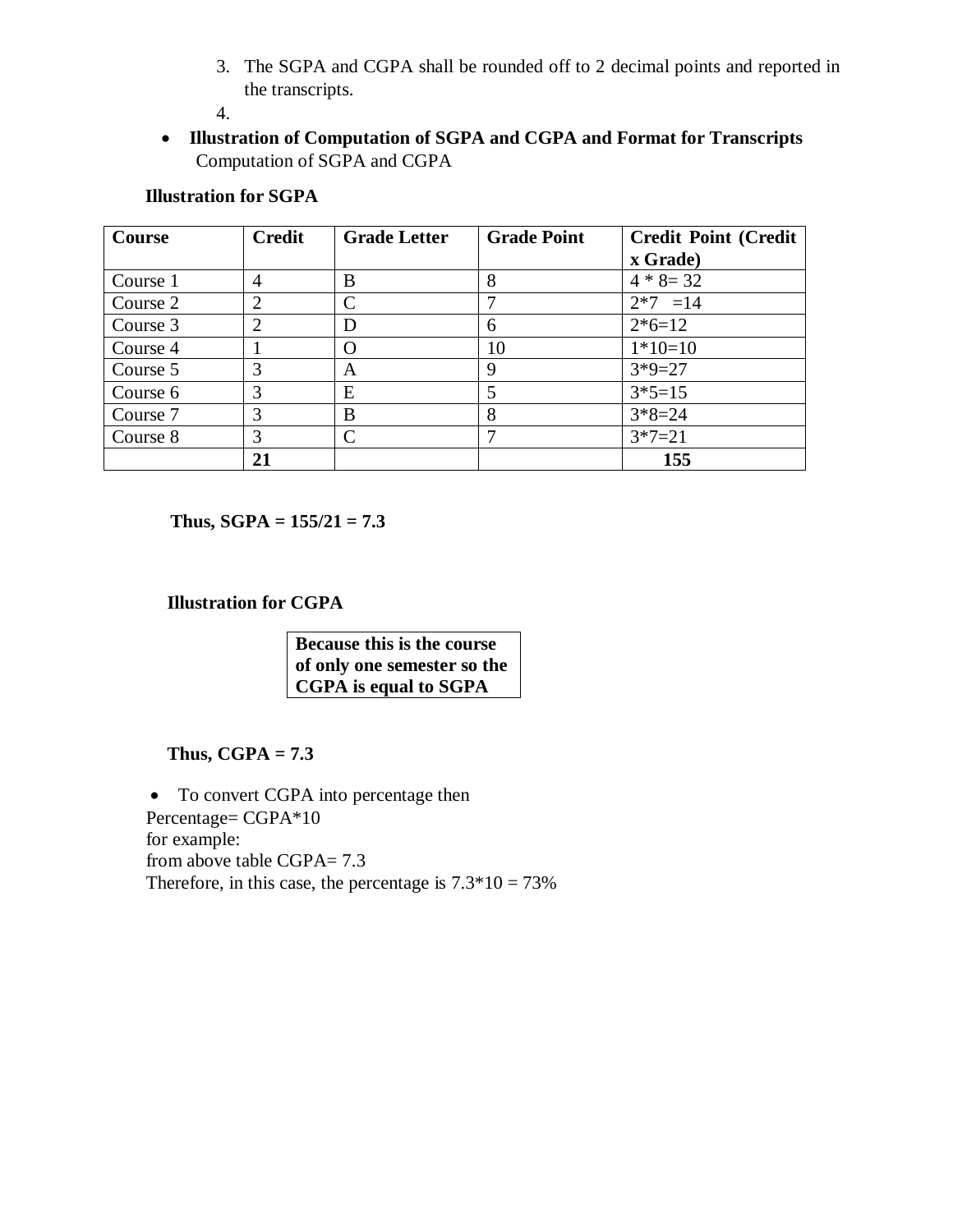# **COURSE CONTENTS**

# **Research Methodology**

### **Course Code: LAW 601** Credits: 04

Origin of Research, Objectives of Research, Motivation and Necessity of Research, Types of Research, Research Approaches, Significance and Relevance of Research, Criteria of Good Research, Major Research Mile Stones in Ancient Period, Historical Glimpses, Some Contribution of ancient Indian scholars.

What is Research Problem?, Selection of Problem, Identification of Problem, Fixing Domain and Boundaries, Methods and Techniques, Variables, Parameters and Constants, Classification, Computer Orientation of Research Problems, Research paper Preparation, Writing a Synopsis,

Preparing a Research Project Proposal, Writing a Dissertation, Writing Thesis, Organizing Review Articles, Plagiarism Prevention, Presentation of Project Proposal, Presentation of Research papers.

## **Reference:**

- 1. Garg, B.L., Karadia, R., Agarwal, F. and Agarwal, U.K., 2002. An introduction to Research Methodology, RBSA Publishers.
- 2. Kothari, C.R., 1990. Research Methodology: Methods and Techniques. New Age International, 418p.
- 3. Day, R.A., 1992. How to write and publish a Scientific paper, Cambridge University Press.
- 4. Fink, A.,2009. Conducting Research Literature Reviews: From the internet to paper. Sage Publications.
- 5. Satarkar, S.V.,2000. Intellectual property rights and copyright. EssEss Publications.
- 6. Saxena, V.P.,2013. Lecture Notes on Research Methodology. Indra Publishing House.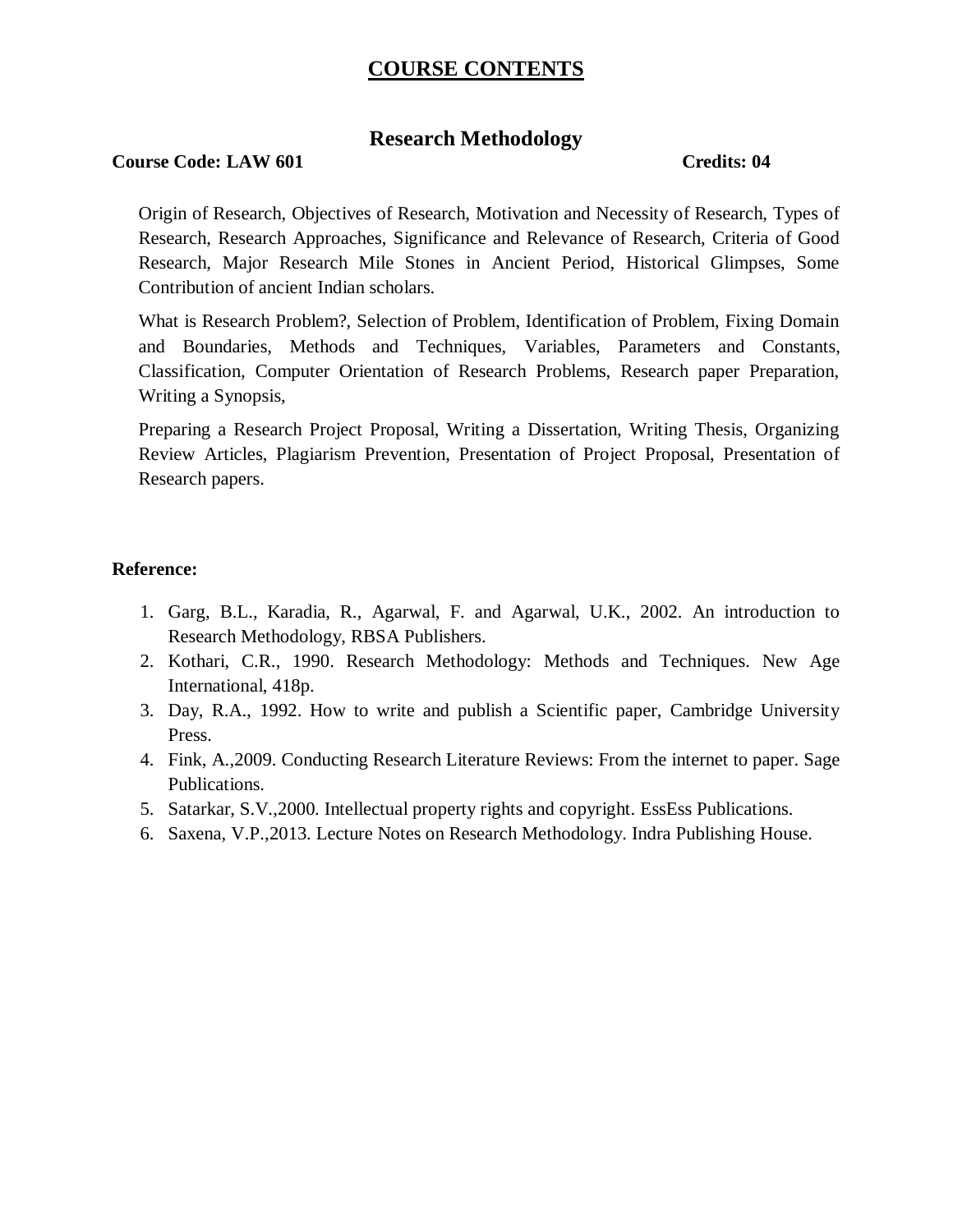# **Research and Publication Ethics**

### **Course Code: LAW 602 Credits: 02**

### **Theory:-**

**1.** Philosophy and Ethics: Introduction to philosophy, definition, nature and scope, concept, branches, Ethics definition, moral philosophy, nature of moral judgments and reactions.

**2.** Scientific conduct: Ethics with respect to science and research, Intellectual honesty and research integrity, scientific misconduct: Falsification, Fabrication and Plagiarism (FFP), Redundant publication: duplicate and overlapping publication, salami slicing, Selective reporting and misrepresentation of data.

**3.** Publication Ethics: definition, introduction and importance, best practices/ standard setting initiatives and guidelines: COPE, WAME, etc, conflict of interest, publication misconduct, definition concept, problems that lead to unethical behavior and vice-versa, types, Violation of publication Ethics, Authorship and contributor ship, identification of publication misconduct, complain and appeals, Predatory publisher and journals.

### **Practice:-**

1. Open Access Publishing: open Access publication and initiatives, SHERPA/ RoMEO online resource to check publisher copyright and self-archiving policies, Software tool to identify predatory publication developed by SPPU, Journal finder/ journal suggestion tools viz. JANE, Elsevier Journal Finder, Springer Journal Suggester,etc.

2. Publication Misconduct: Group Discussion regarding subject specific Ethical Issues, FFP, Authorship, conflict of Interest, complaints and appeals: example and fraud from India andabroad.

3. Software tools: Use of plagiarism software like Turnitin, Urkund and other open source softwaretools

4. Databases and Research Metrics: Databases: Indexing databases, Citation database: web of Science, Scopus etc. Research Metrics: Impact factor of journal as per journal citation report, SNIP, SJR, IPP, Cite, Metrics: h-index, g-index, i10 index,altmetrics.

## **References:**

- (1) P. Chaddah, (2018) Ethics in Competitive Research: Do not get scooped; do not get plagiarized, ISBN:978-9387480865
- (2) Resnik, D. B. (2011). What is ethics in research & why is it important. National Institute of Environmental Health Sciences, 1-10. Retrived from <http://www.niehs.nih.gov/research/resources/bioethics/whatis/index.cfm>
- (3) Indian National Science Academy (INSA), Ethics in Science Education, Reasearch and Governance(2019),ISBN:978-81-939482-1-7. [http://www.insaindia.res.in/pdf/Ethics\\_Book.pdf](http://www.insaindia.res.in/pdf/Ethics_Book.pdf)
- (4) Bird, A. (2006)- Philosophy of Science.
- (5) Maclntyre, Alasdair (1967)- A short History of Ethics.
- (6) National Academy of Science, National Academy of Engineering and institute of Medicine (2009) On being a Scientist: A Guide of Responsible Conduct in Research.
- (7) Beall, J. (2012) Predatory publishers are corrupting open access. Nature, 489(7415).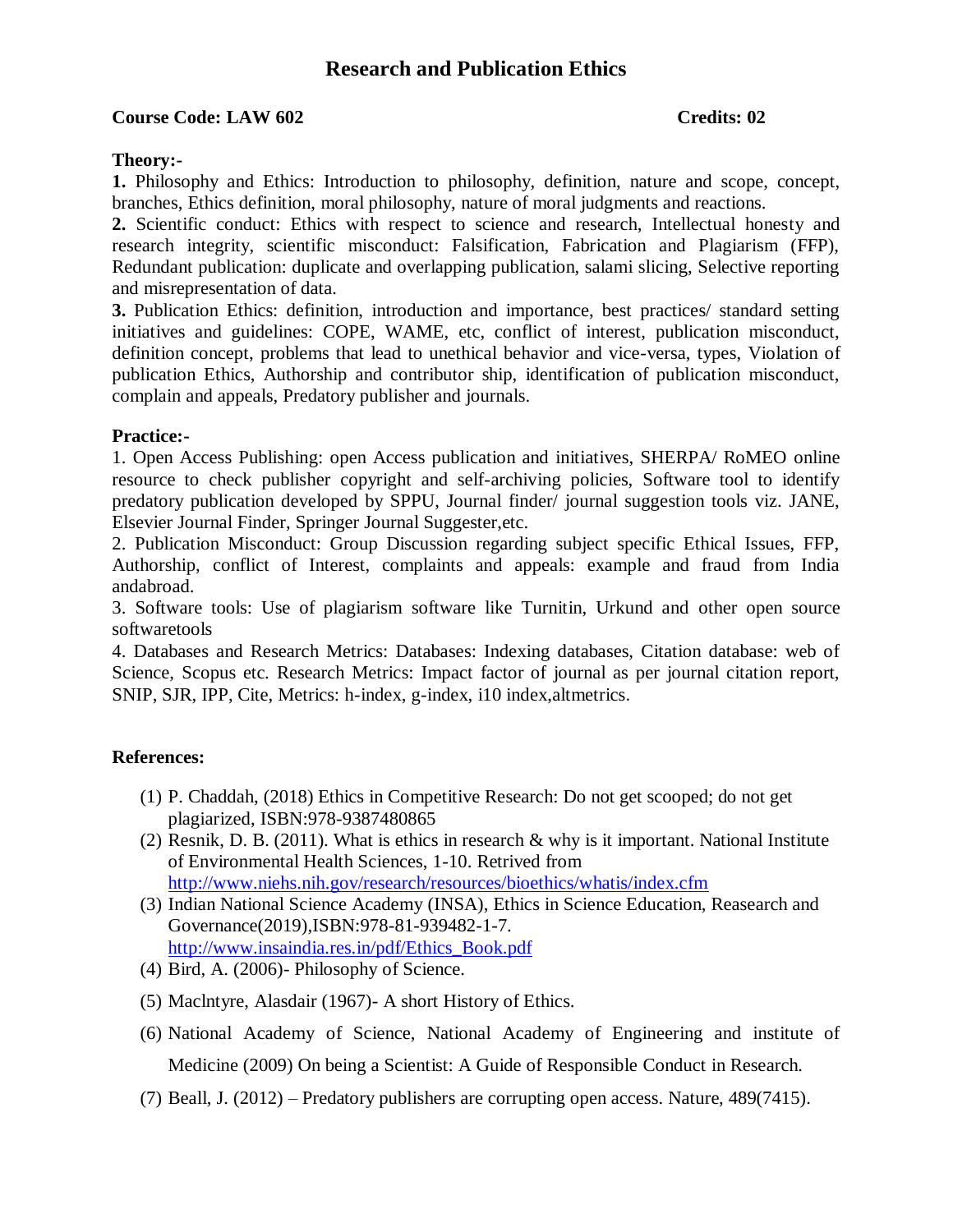# **Computer Fundamentals and IT**

## **Course Code: LAW 602 Credits: 02 (1+1)**

**Computer Basics:**Definition, Characteristics of Computers, Evolution of Computer, Generations of Computer, Classification of Computers, Applications of Computers, Computer System and its Components, Computer Memory, Memory Capacity, Input and Output Devices, Software and Hardware, System Software and Application Software, Operating System Definition and Functions, Working with Windows, File Management in Windows, System Utilities in Windows.

**Introduction of MS-Word:** The screen and its elements, Creating new documents, Writing and Simple Formatting, Page layout, Table, Pictures and Graphics.

**Introduction of MS-Excel and Power Point:** Basics of MS-Excel,Perform calculation on data,Manage worksheet,Analyze alternative data sets, Create and Manage slides,Insert and Manage Simple Graphics,Add sound and movements of slides.

**Introduction of Internet and email:** How to create e-mail, E-mail- sending a message, E-mailattaching a document, How to use internet in research work.

## **PRACTICE:**

**Working with MS-Word:** Prepare a word document of Ph. D. Synopsis, Prepare word document of Research Paper, Prepare word document ofReferences.

**Working with MS-Excel and Power Point:** Prepare Tables and Charts (Pi-chart, Bar-chart), Insert pictures in a worksheet, Prepare Power Point presentation of the Ph.D. Synopsis, Prepare power point presentation having animation graphics and sound.

**Internet and e-mail:** Creating e-mail in different ways and websites,How to search research papers in Google Scholar and any Journal, How to search information related to research.

#### **Suggested Readings:**

- 1. Introduction to Information Technology, ITL Education Solutions, Pearson Education.
- 2. Introduction to Computer Science, ITL Education Solutions, Pearson Education.
- 3. Computer Fundamentals by P.K.Sinha&PritiSinha, BPB Publications.

# **Seminar**

**Course Code: LAW 604 Credits: 01**

**The seminar paper will be related to the Research Theme- Specific Course of the candidate and the candidate should have to give a seminar presentation of it.**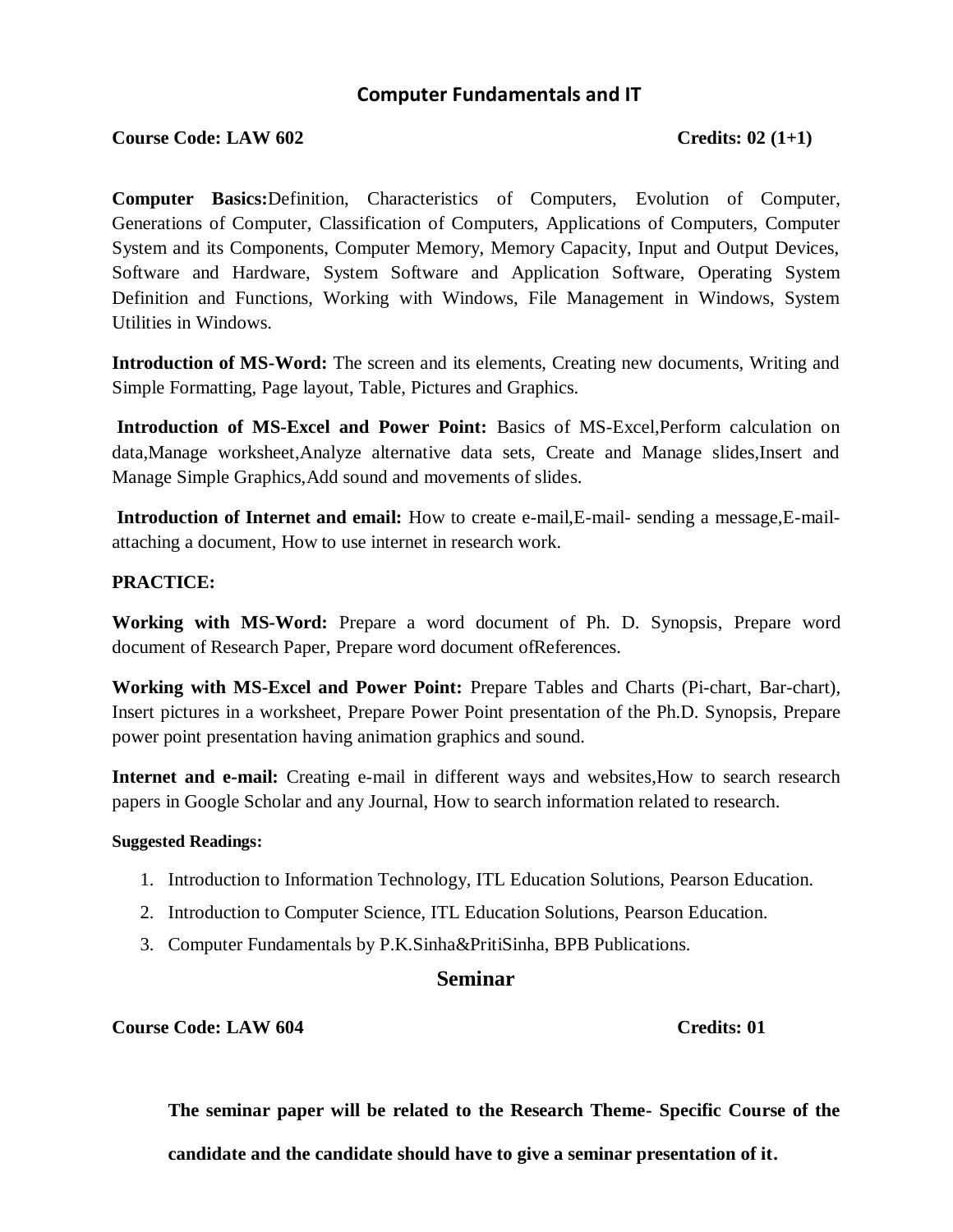# **Human Rights**

# **Course Code: LAW 605 Credits: 03**

- The Role of NGOs in Protection of Human RightsIn India
- Custodial Death : A Crude Action of Human RightsViolation
- Human Rights and Women : Problems and Perspects
- Protection of Refugees in India

# **References:**

1. Dr. H.O. Agrawal- Human Rights( Publisher – Central Law Publication, Allahabad Ed.2017

2. Dr. U. Chandra - Human Rights( Publisher – Allahabad Law Agency, Allahabad Ed.2016

3. Prof. T.P. Tripathi-An Introduction to the Study of Human Rights ( Publisher – Allahabad Law Agency Publication, Allahabad Ed.2017)

# **Criminology**

# **Course Code: LAW 606** Course Code: LAW 606

- DNA Profiling and the Forensic use of DNAEvidence in Criminal Proceedings
- Crime, Punishment and Sentencing: New Strides (Indian Perspectives)
- Criminal Justice in India: Primitivism to Post-Modernism
- Rapist and Death Sentence

# **References:**

- 1. Indian Penal Code B.M. Gandhi( Publisher –Eastern Book Company, Lucknow Ed. , 2016)
- 2. Indian Penal Code S.S. Srivastava( Publisher –University Book House, Jaipur Ed. , 2014)
- 3. Indian Penal Code MurlidharChaturvedi( Publisher –Eastern Book Company, Lucknow Ed. ,2017)
- 4. Indian Penal Code S.N. Mishra S.N.( Publisher –Allahabad Law Agency Publications, Allahabad Ed. ,2017)

5. Indian Penal Code – N.V. Pranjape( Publisher –Central Law Publications, Allahabad Ed. , 2017)

# **Constitutional Law**

# **Course Code: LAW 607 Credits: 03**

- Fundamental Rights and Duties.
- Directive Principles of State Policy.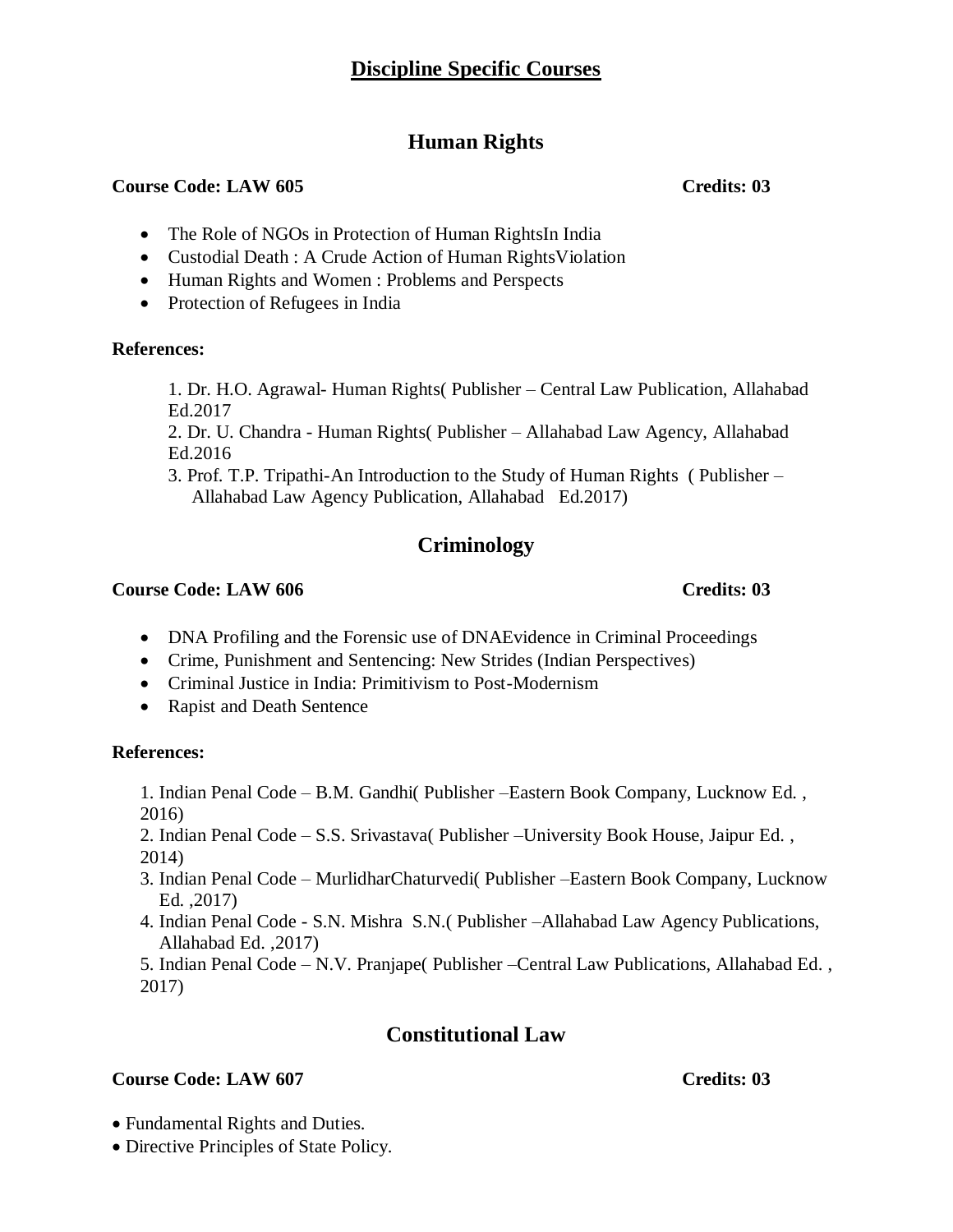- Emergency Provisions.
- Amendment to the Constitution of India.

### **References:**

- 1. D.D. Basu, Shorter Constitution of India,( Publisher –Lexis Nexis 15TH Edition, 2017)
- 2.KaileshRai, Constitution of India, ( Publisher –Allahabad Law Agency, Allahabad Edition, 2014)
- 3. V.N. Shukla, Constitution of India, ( Publisher –Eastern Book Co.Lucknow 13<sup>th</sup> Edition, 2017)
- 4. M.P. Jain, Indian Constitutional Law, (Publisher –Lexis Nexis,  $8<sup>th</sup>$  Edition 2018)

# **Jurisprudence**

# **Course Code: LAW 608 Credits: 03**

- Nature and Source of Law.
- Positivism, Natural Law Theory, Sociological Jurisprudence.
- Rights and Duties.
- Social Justice.

## **References:**

- 1. B.N. Mani Tripathi : Jurisprudence Legal Theory( Publisher Allahabad Law Agency, Allahabad Ed.2005)
- 2. N.R.MadhavaMenon :Holland on Jurisprudence ( Publisher Universal Law Publishing Co. Pvt. Ltd.,DelhiEd.2004)
- 3. NomitaAggarwal : Jurisprudence Legal Theory( Publisher Central Law Publications, Allahabad Ed.2015)
- 4. Anirudh Prasad: Fundamental Theory of Jurisprudence ( Publisher Eastern Book
- Company,LucknowEd.2015
- 1. T.P. Tripathi : Jurisprudence ( Publisher Allahabad Law Agency Publications, Allahabad Ed.2005)

# **Research Theme- Specific Courses**

# **Crimes against social and economic security**

## **Course Code: LAW 609** Course Code: LAW 609

- Organized Crimes: Smuggling Customs Act 1962, Conservation of Foreign Exchange and Prevention of Smuggling Act 1974 (COFEPSA), Prevention of illicit Traffic in Narcotic Drugs and Psychotropic Substances Act 1988 (PITNDPS Act).
- Corporate Crimes: Corporate Criminal Liability, Individual and organization Liability Dilemma – allocating responsibility – human or corporate, Indian Penal Code, Essential Commodities Act 1955, Food Safety and Standard Act 2006, Drugs and Magic Remedies (Objectionable Advertisements) Act 1954, Drugs and Cosmetic Act 1940, Organ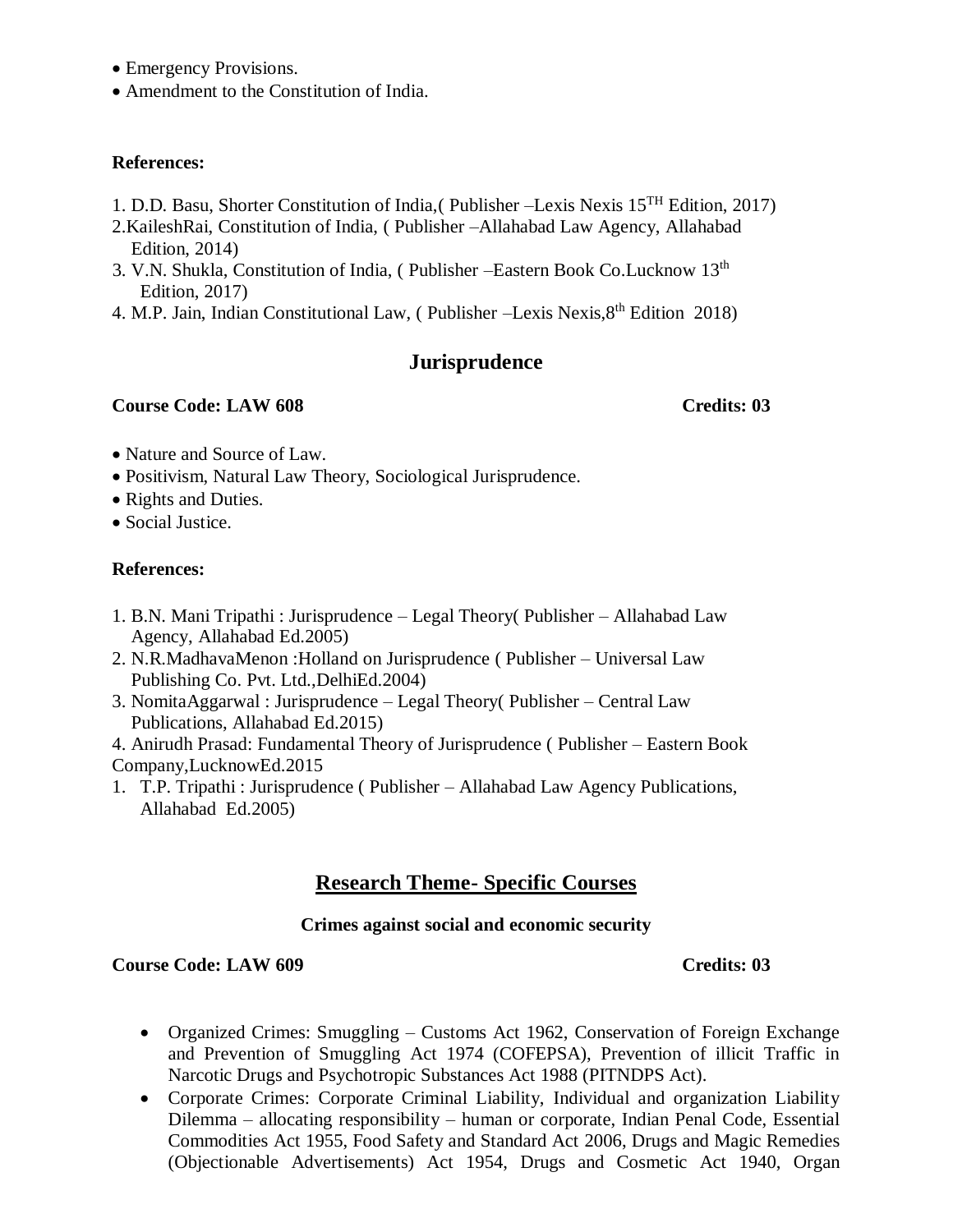Transplant Act 1994, Pre-Conception and Pre-Natal Diagnostic Techniques (Prohibition of Sex Selection) Act 1994, Foreign Exchange Management Act 1999 (FEMA), Arms Act 1959, Prevention of Money Laundering Act 2002, Shell companies.

- Corruption: Prevention of Corruption Act, Prevention of Money Laundering Act 2002, Lokpal and Lokayukta Act 2013, Prohibition of Benami Property Transactions Act 1988, Black Money (undisclosed Foreign Income and Assets) and Imposition of Tax Act 2015.
- Dowry and Dowry related Crimes: Indian Penal Code, Dowry Prohibition Act 1961.

# **References:**

1. Indian Penal Code – B.M. Gandhi( Publisher –Eastern Book Company, Lucknow Ed. , 2016)

2. Indian Penal Code – S.S. Srivastava( Publisher –University Book House, Jaipur Ed. , 2014)

- 3. Indian Penal Code MurlidharChaturvedi( Publisher –Eastern Book Company, Lucknow Ed. ,2017)
- 4. Indian Penal Code S.N. Mishra S.N.( Publisher –Allahabad Law Agency Publications, Allahabad Ed. ,2017)

5. Indian Penal Code – N.V. Pranjape( Publisher –Central Law Publications, Allahabad Ed. , 2017)

# **Law relating to Procedure and Proof**

# **Course Code: LAW 610** Course Code: LAW 610

- Civil:- Jurisdiction of Civil Courts and Place of Suing, Res Sub-judice. Res Judicata and Foreign Judgment, Pleadings- Plaint and Written Statement, Issue – Meaning, Framing, kinds and importance, Trial, Judgment, Decree and its execution, Appeal, Reference, Review and Revision, Inherent Powers of Courts
- Criminal:- General principles relating to Fair Trial, Classes of Criminal Courts and Powers, Arrest, Search and seizure, Investigation by Police, Local Jurisdiction of Courts and cognizance, Bail, Charge and Trial, Appeal, Reference and Revision
- Proof:- Nature and Function of Law of Evidence, Relevancy of Facts and Admissibility, Proof and Burden of Proof

# **References:**

1. M. Monir – The Law of Evidence (Publisher –Universal Law Publishing Co. ,G,T. Karnal Road, Delhi, 2017 )

2. MuralidharChaturvedi – Evidence Act (Publisher – Eastern Book Company, Lucknow)

- 3. Raja Ram Yadav Indian Evidence Act (Publisher –Central Law Agency,Allahabad, 2017)
- 4. BatukLal –The Law of Evidence (Publisher –Central Law Agency,Allahabad, 2017 )
- 5. Raghunath Prasad Verma-Indian Evidence Act (Publisher Allahabad Law Agency, Allahabad, 2017)
- 6.Avtar Singh Indian Evidence Act (Publisher –Central Law Publications ,Allahabad, 2017)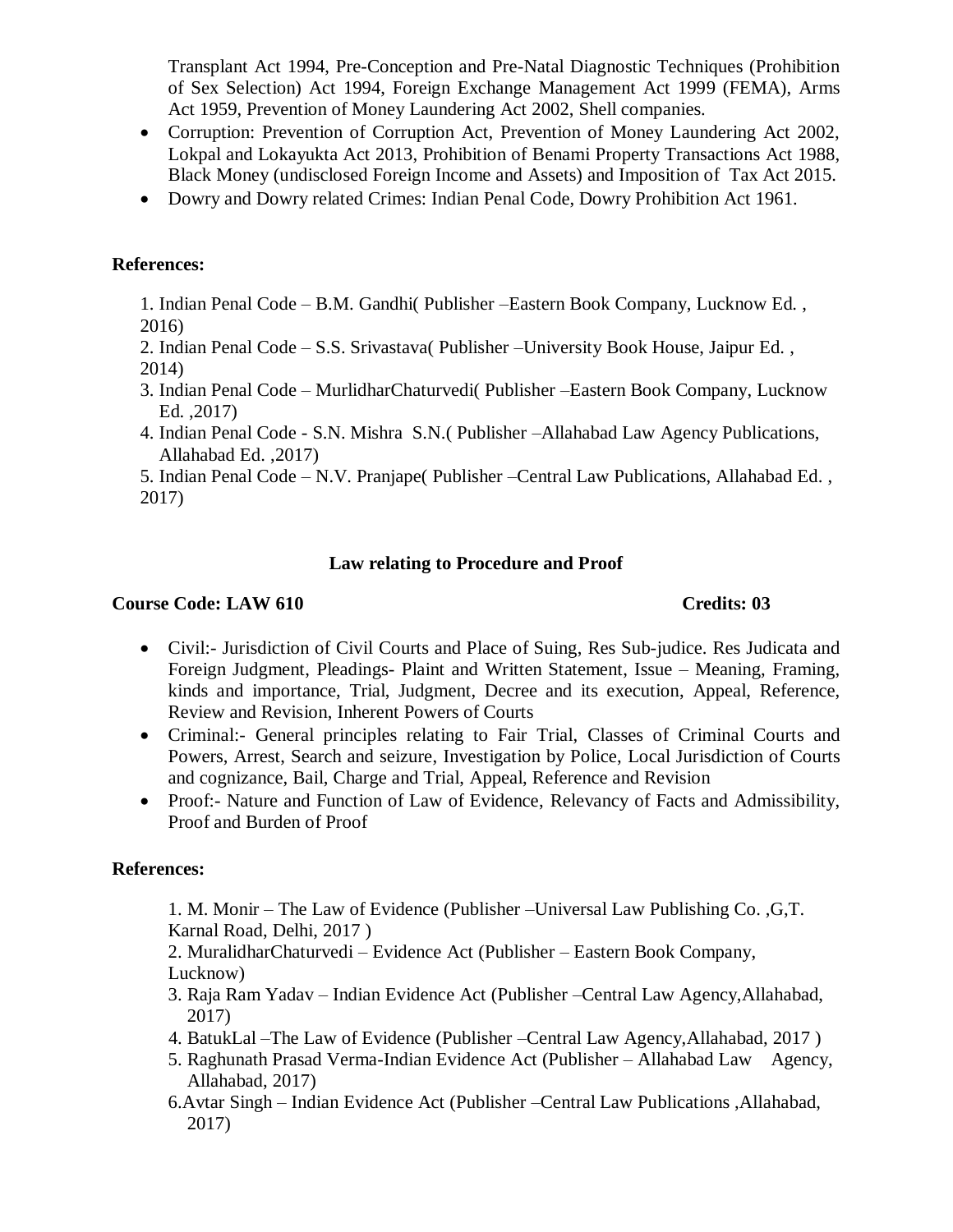# **International law and Human Rights**

# **Course Code: LAW 611** Course Code: LAW 611

- Relationship between International law and Municipal law.
- Recognition
- Territorial and boundary disputes.
- Human rights, humanitarian law and refugee protection.
- International crimes including terrorism.
- Use of force: validity of India's actions in Kashmir, Goa and Bangladesh.

# **References:**

1. S.K. Kapoor : Public International Law( Publisher – Central Law Publication, Allahabad Ed.2018

- 2. H.O. Agrawal : International Law and Human Rights ( Publisher Central Law Publication, Allahabad Ed.2018
- 3.Prof. T.P. Tripathi-An Introduction to the Study of Human Rights ( Publisher Allahabad Law Agency Publication, Allahabad Ed.2017)

# **Human Rights in India**

# **Course Code: LAW 612** Credits: 03

- History and Development of Human Rights in Indian Constitution. Constitutional Philosophy. Preamble, Fundamental Rights- General.
- Right to Equality: Gender Justice and Empowerment of Women. Special provisions for Weaker Sections of society Reservation Policy under the Constitution.
- Freedom of Speech and Expression. Freedom of Press. Limitations, Right to Information.
- Right to Life and Personal Liberty. New Dimension. Judicial approach.
- Protection of Human Right Act, 1993

## **References:**

1. Dr. H.O. Agrawal- Human Rights( Publisher – Central Law Publication, Allahabad Ed.2017

2. Dr. U. Chandra - Human Rights( Publisher – Allahabad Law Agency, Allahabad Ed.2016

3. Prof. T.P. Tripathi-An Introduction to the Study of Human Rights ( Publisher – Allahabad Law Agency Publication, Allahabad Ed.2017)